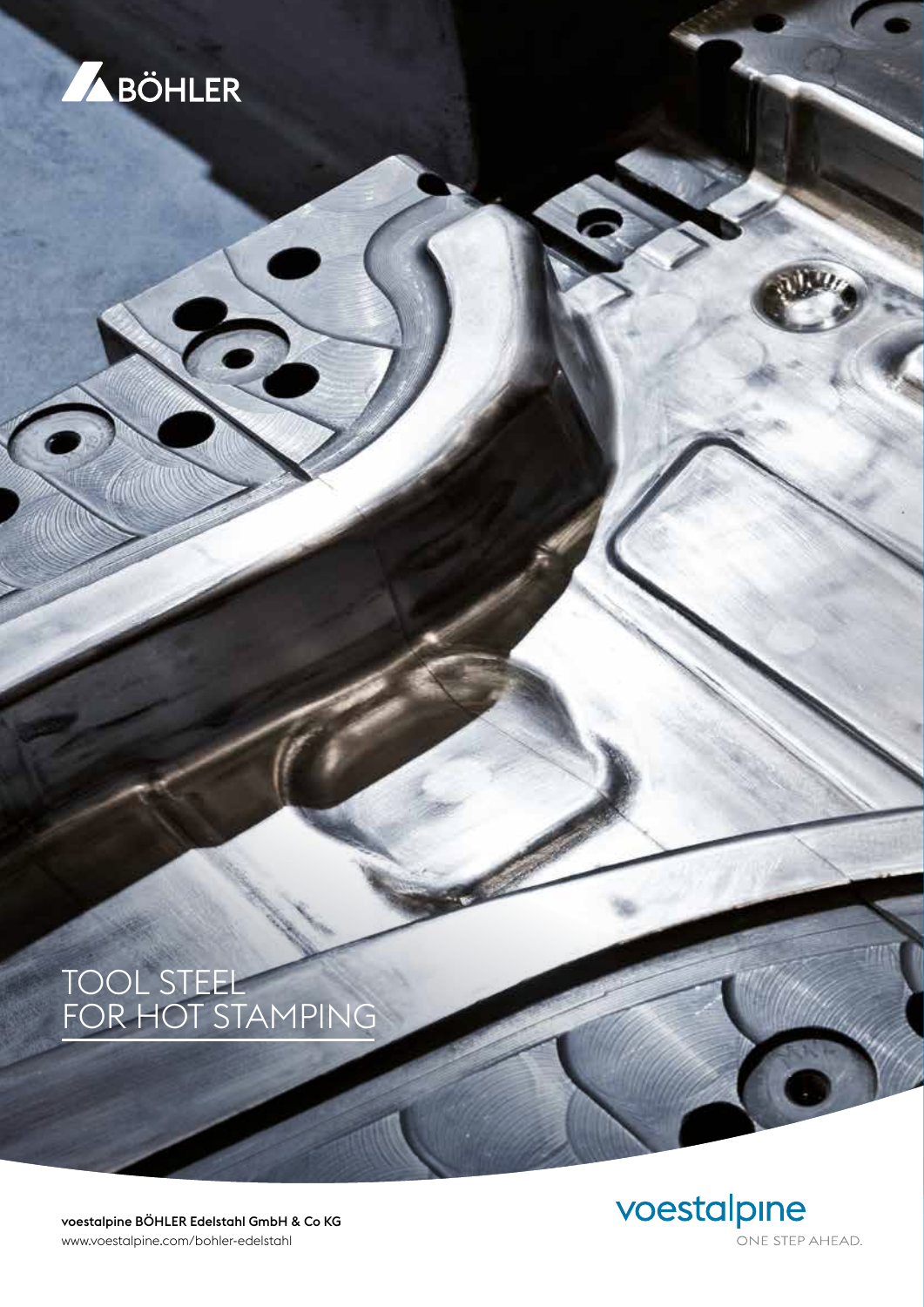## PURE **LIGHTNESS**

THE CAREFUL AND DELIBERATE USE OF RESOURCES MINIMIZES THE BURDEN ON ENVIRONMENT AND MAINTAINS THE CAPACITY TO REGENERATE, MEANING THAT NATURAL SYSTEMS WILL REMAIN AT OUR DISPOSAL FOR THE LONG TERM. ENERGY EFFICIENCY PLAYS A SIGNIFICANT ROLE IN MANY SECTORS. FASTER, LIGHTER, MORE ECONOMICAL ARE THE DEMANDS THAT NEED TO BE MET HERE.

Concepts for mobility demand weight to be saved in road traffic. Along with the high safety standards called for, the demands in automotive manufacturing are shifting towards thinner yet even higher strength sheets. One process for shaping these sheets is hot stamping.

BÖHLER has recognized this trend and has developed a series of tool steels for the hot stamping process.

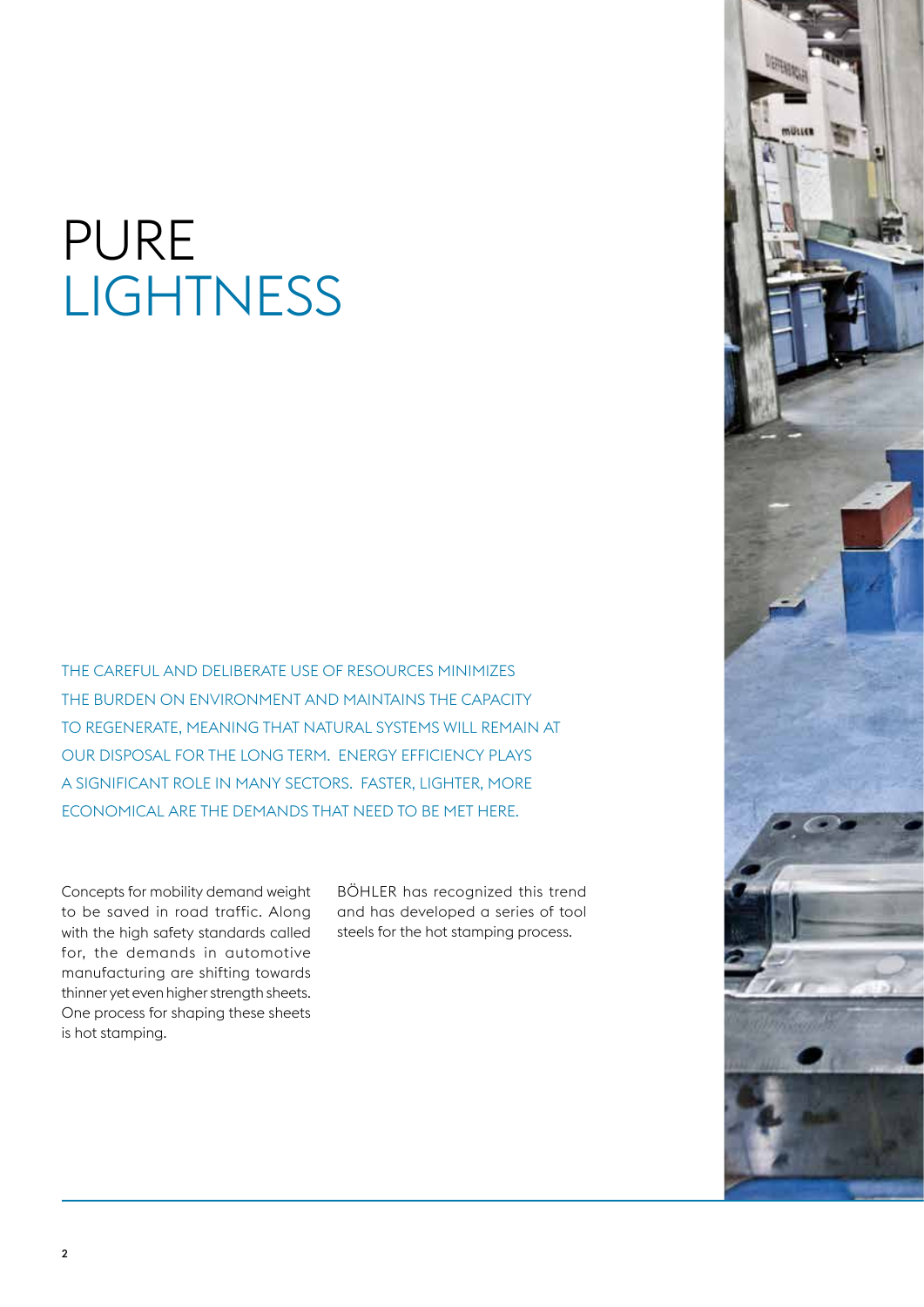

Intelligent bodywork concepts require tool materials with the highest performance characteristics.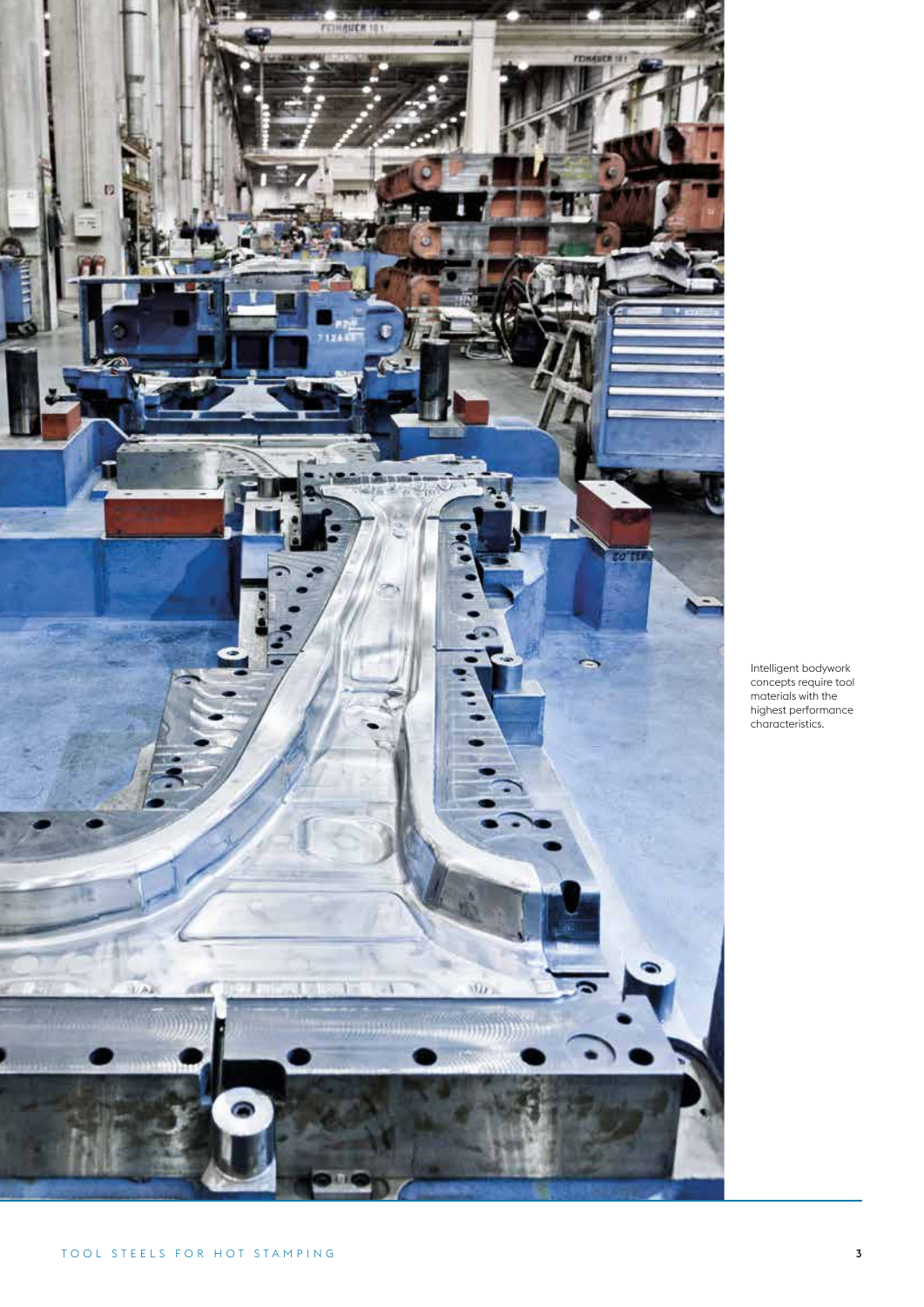

# HOT STAMPING – INDIRECT PROCESS

Hot stamping is a process to manufacture components from high-tensile and super high strength sheets (22MnB5 or the like). The high strength is achieved by the martensitic transformation in cooled tools during quenching.

Two processes for this have taken hold of the market.

WITH INDIRECT HOT STAMPING THE SHEET IS SHAPED TO A COMPONENT IN A SOFT, COLD STATE, SUBSEQUENTLY AUSTENITIZED AND QUENCHED BETWEEN COOLED TOOLS.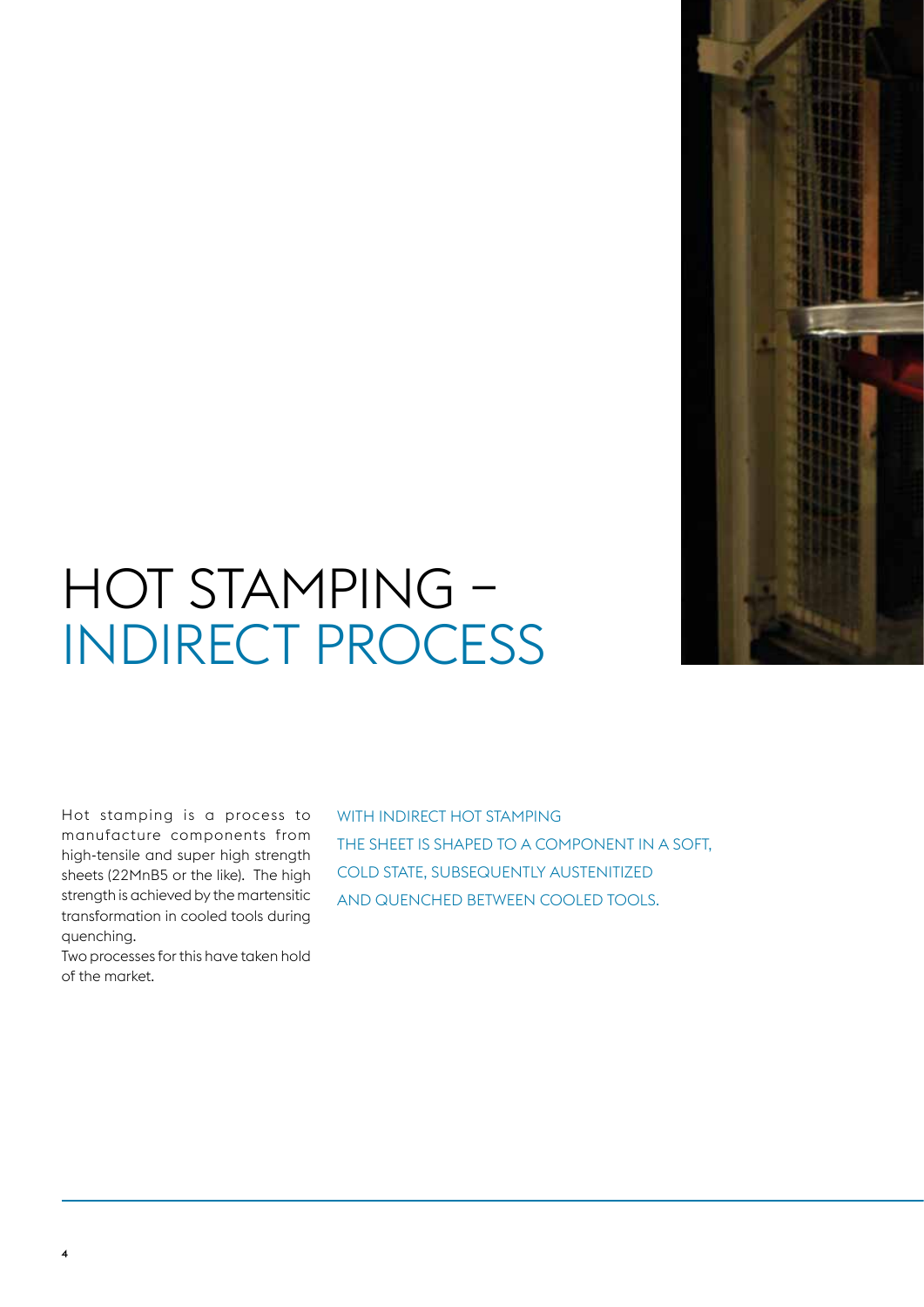

#### INDIRECT PROCESS

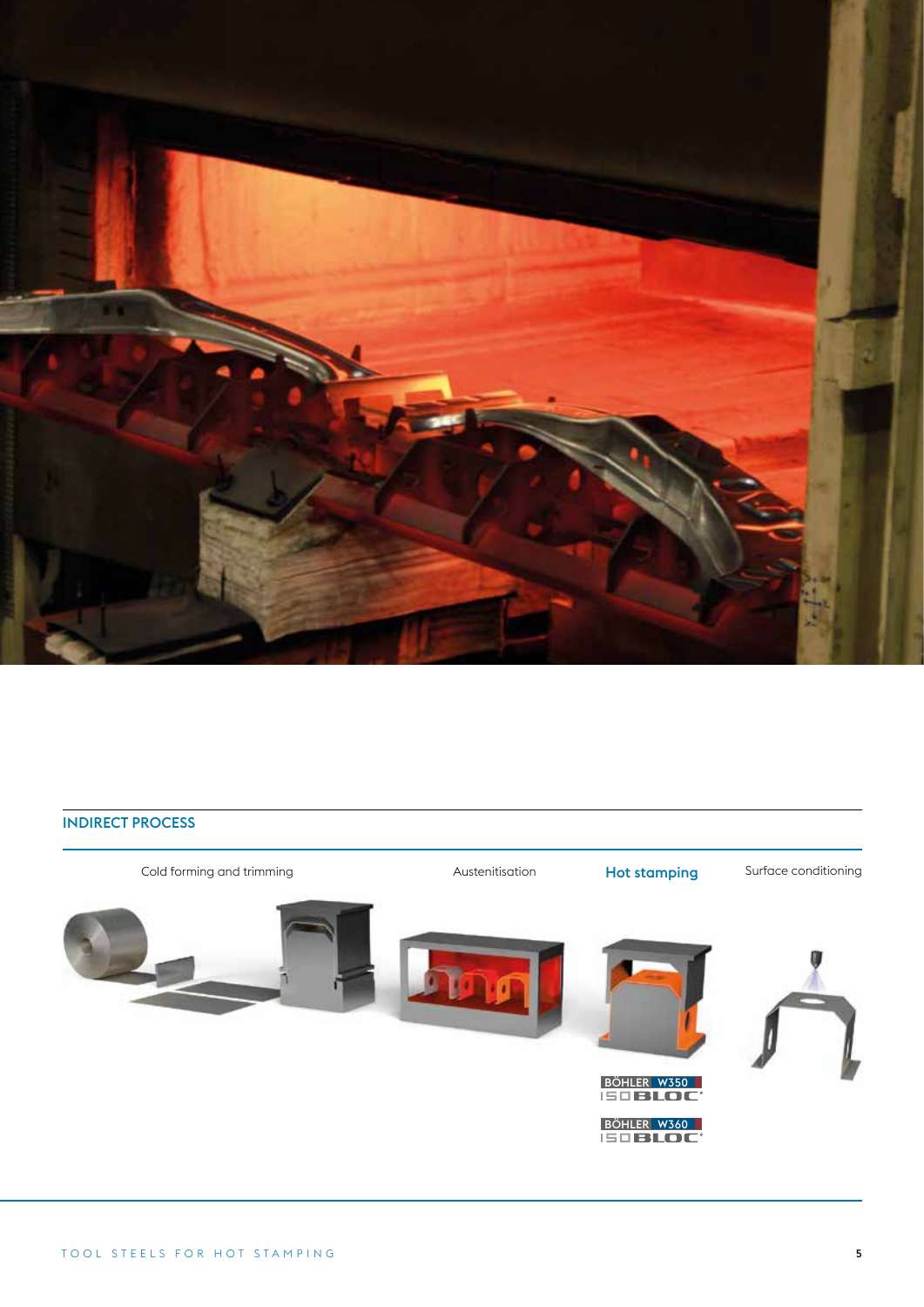# HOT STAMPING – DIRECT PROCESS

WITH DIRECT HOT STAMPING THE SHAPING AND QUENCHING OF THE PREVIOUSLY AUSTENITIZED SHEET TAKES PLACE IN ONE WORK STEP. AFTER QUENCHING THE COMPONENTS ARE CUT AND SHAPED TO THEIR FINAL CONTOUR. IF REQUIRED THE COMPONENT SURFACE MAY ALSO BE CONDITIONED.

#### DIRECT PROCESS

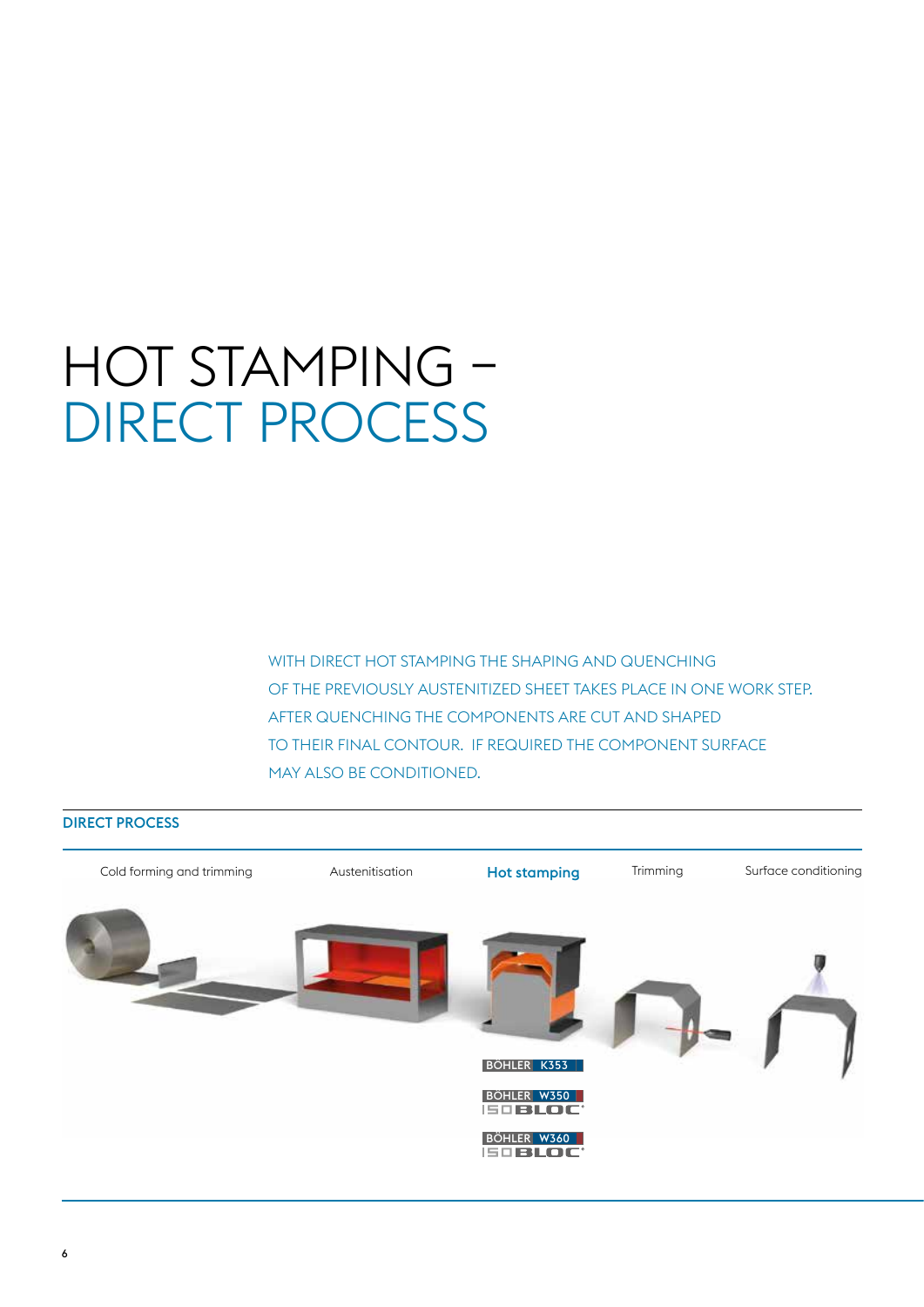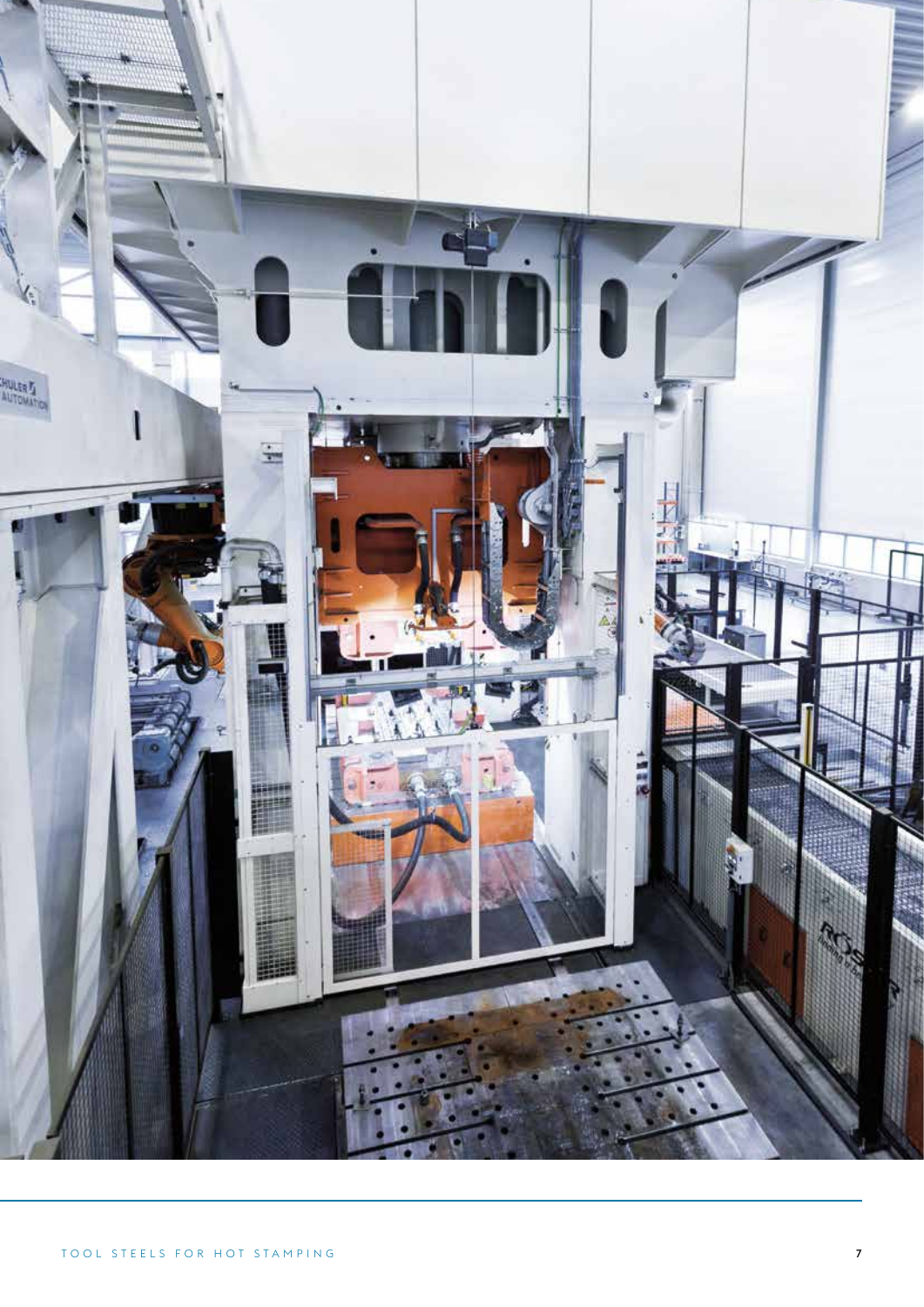

# REQUIREMENTS ON TOOL STEELS

- » High thermal conductivity (short cycle time)
- » Sufficient wear resistance (abrasion / adhesion)
- » Sufficient compression strength
- » Hardness level up to 42 60 HRC
- » Vacuum heat treatment
- » Good weldability

| BÖHLER K353            | Direct process: Highest abrasive wear resistance                                                                     |
|------------------------|----------------------------------------------------------------------------------------------------------------------|
| BÖHLER W350<br>SOBLOC' | For both processes: Big tools and segments, improved<br>toughness and thermal conductivity                           |
| BÖHLER W360<br>SOBLOC' | For both processes: Complex geometries,<br>excellent strength - toughness relation,<br>improved thermal conductivity |

The required combination of material properties results from the applied hot stamping process.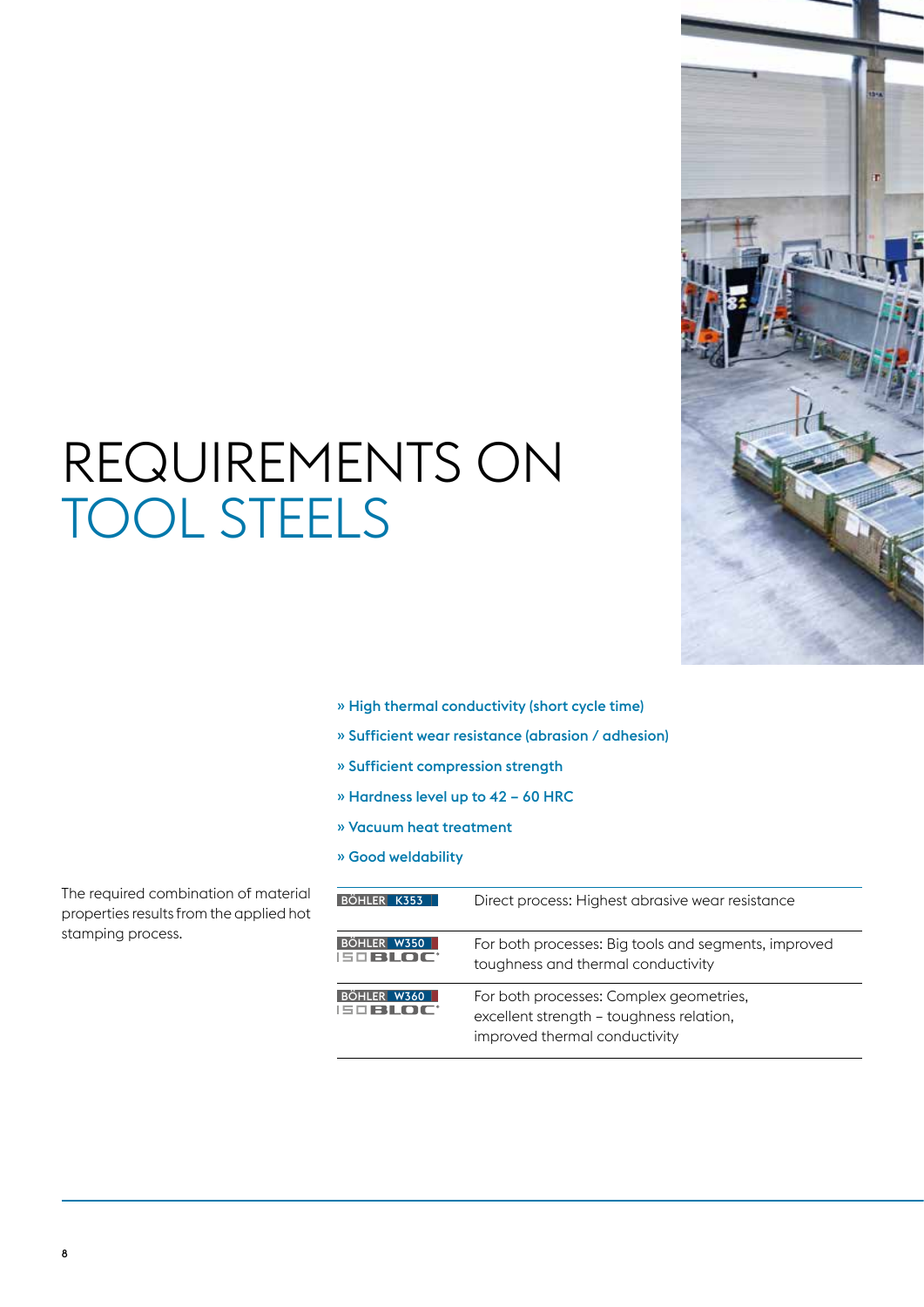

### BÖHLER grades for hot stamping



#### abrasive wear resistance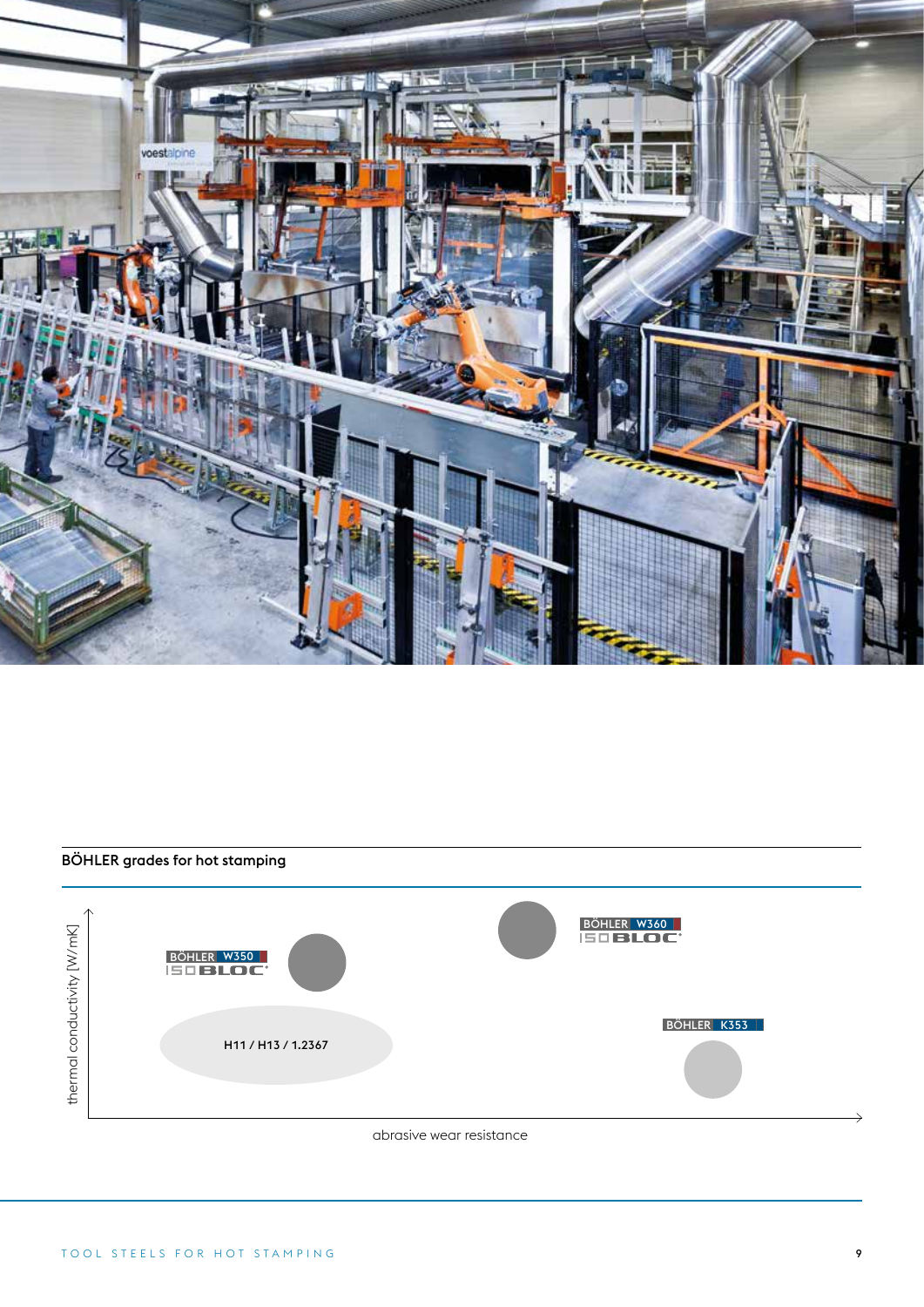



| <b>BÖHLER Grade</b><br>DIN / EN         | <b>AISI</b>     | <b>Thermal</b><br>conductivity | High temperature<br>wear resistance | High temperature<br>toughness | Machinability |
|-----------------------------------------|-----------------|--------------------------------|-------------------------------------|-------------------------------|---------------|
| BÖHLER K353                             |                 | **                             | *****                               | **                            | ****          |
| BÖHLER W350<br>ISO BLOC'                |                 | ***                            | ****                                | *****                         | *****         |
| BÖHLER W360<br>ISO BLOC'                |                 | ****                           | *****                               | ****                          | *****         |
| $\langle 1.2343 \rangle$<br>X38CrMoV5-1 | H <sub>11</sub> | **                             | **                                  | ****                          | *****         |
| $\langle 1.2344 \rangle$<br>X40CrMoV5-1 | H <sub>13</sub> | **                             | ***                                 | ****                          | *****         |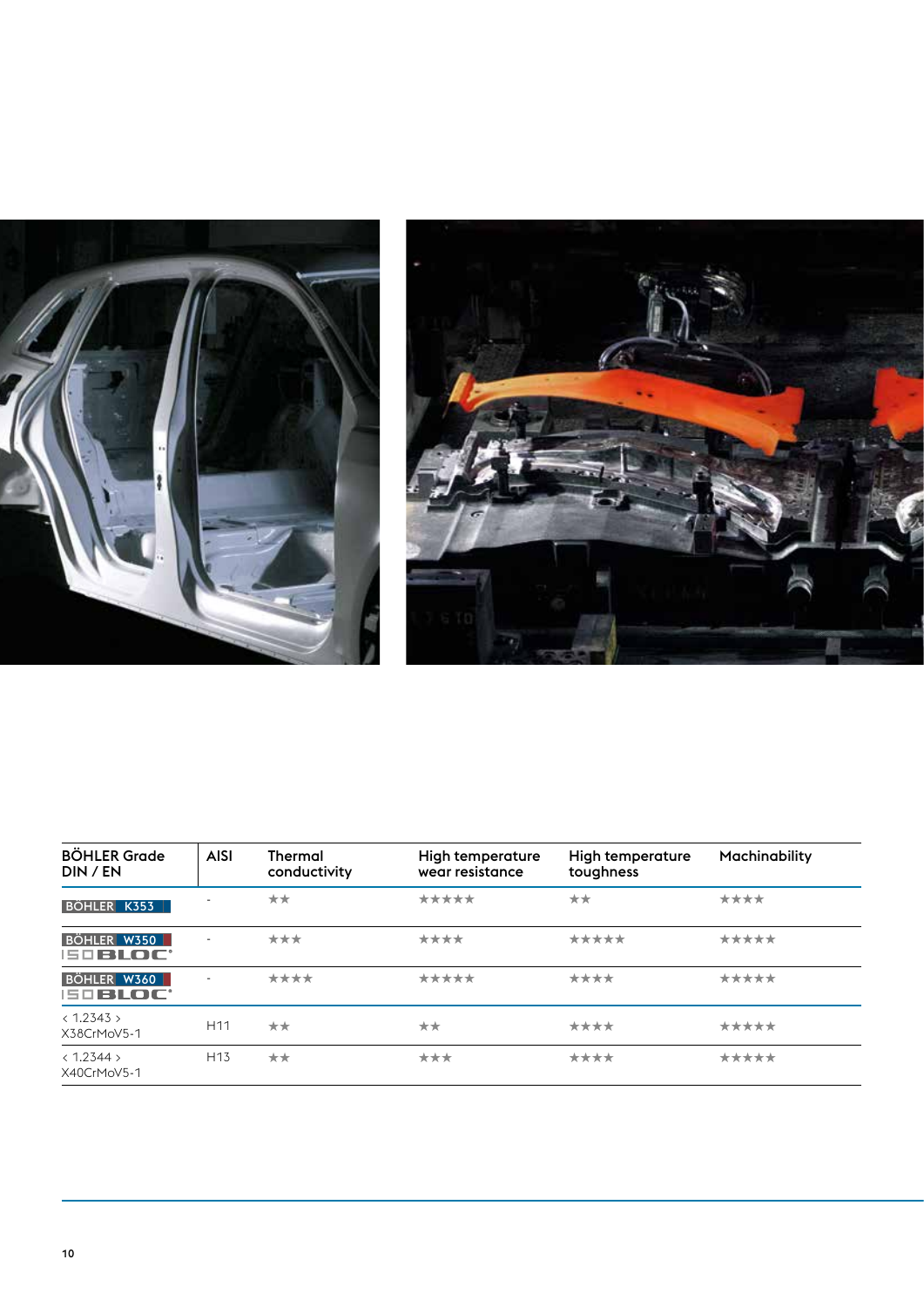

### **FACTS**

#### Thermal conductivity



| <b>BÖHLER Grade</b><br>DIN / EN         | <b>AISI</b>     | C    | Si   | Mn   | Cr   | Mo   | ٧    | Al                               |
|-----------------------------------------|-----------------|------|------|------|------|------|------|----------------------------------|
| BÖHLER K353                             |                 | 0.82 | 0.70 | 0.40 | 8.00 | 1.60 | 0.60 | $\begin{array}{c} + \end{array}$ |
| BÖHLER W350<br>ISO BLOC'                |                 | 0.38 | 0.20 | 0.55 | 5.00 | 1.75 | 0.55 |                                  |
| BÖHLER W360<br>ISO BLOC'                |                 | 0.50 | 0.20 | 0.25 | 4.50 | 3.00 | 0.55 |                                  |
| $\langle 1.2343 \rangle$<br>X38CrMoV5-1 | H <sub>11</sub> | 0.38 | 1.10 | 0.40 | 5.00 | 1.30 | 0.40 | $\overline{\phantom{a}}$         |
| $\langle 1.2344 \rangle$<br>X40CrMoV5-1 | H <sub>13</sub> | 0.39 | 1.10 | 0.40 | 5.20 | 1.40 | 0.95 | $\overline{\phantom{a}}$         |

The data contained in this brochure is merely for general information and therefore shall not be binding on the company. We may be bound only through a contract explicitly stipulating such data as binding. The manufacture of our products does not involve the use of substances detrimental to health or to the ozone layer.